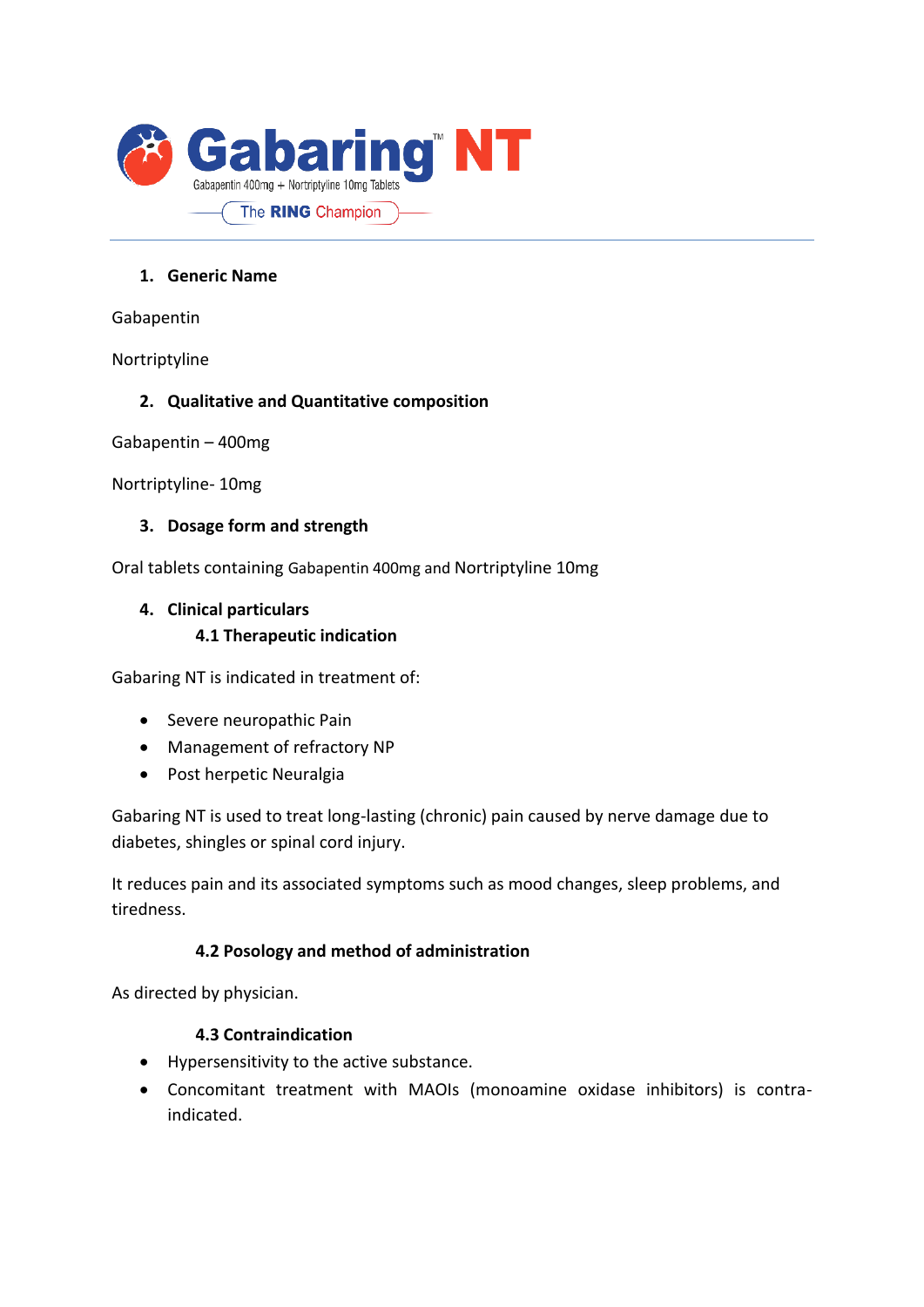Simultaneous administration of Gabaring NT and MAOIs may cause serotonin syndrome (a combination of symptoms, possibly including agitation, confusion, tremor, myoclonus and hyperthermia).

- Treatment with Gabaring NT may be instituted 14 days after discontinuation of irreversible non-selective MAOIs and minimum one day after discontinuation of the reversible moclobemide. Treatment with MAOIs may be introduced 14 days after discontinuation of Gabaring NT.
- Recent myocardial infarction, any degree of heart block or disorders of cardiac rhythm and coronary artery insufficiency

# **4.4 Special warnings and precautions for use**

• Drug Rash with Eosinophilia and Systemic Symptoms (DRESS)

Severe, life-threatening, systemic hypersensitivity reactions such as Drug rash with eosinophilia and systemic symptoms (DRESS) have been reported in patients taking antiepileptic drugs including gabapentin

• Anaphylaxis

Gabapentin can cause anaphylaxis. Signs and symptoms in reported cases have included difficulty breathing, swelling of the lips, throat, and tongue, and hypotension requiring emergency treatment. Patients should be instructed to discontinue Gabaring NT and seek immediate medical care.

• Suicidal ideation and behaviour

Suicidal ideation and behaviour have been reported in patients treated with anti-epileptic agents in several indications. Patients with a history of suicide-related events, or those exhibiting a significant degree of suicidal ideation prior to commencement of treatment are known to be at greater risk of suicidal thoughts or suicide attempts and should receive careful monitoring during treatment.

• Concomitant use with opioids and other CNS depressants

Patients who require concomitant treatment with central nervous system (CNS) depressants, including opioids should be carefully observed for signs of CNS depression, such as somnolence, sedation and respiratory depression. Patients who use gabapentin and morphine concomitantly may experience increases in gabapentin concentrations.

Concomitant administration of nortriptyline and opioid products (e.g., Buprenorphine) may result in serotonin syndrome, a potentially life-threatening condition. Symptoms of serotonin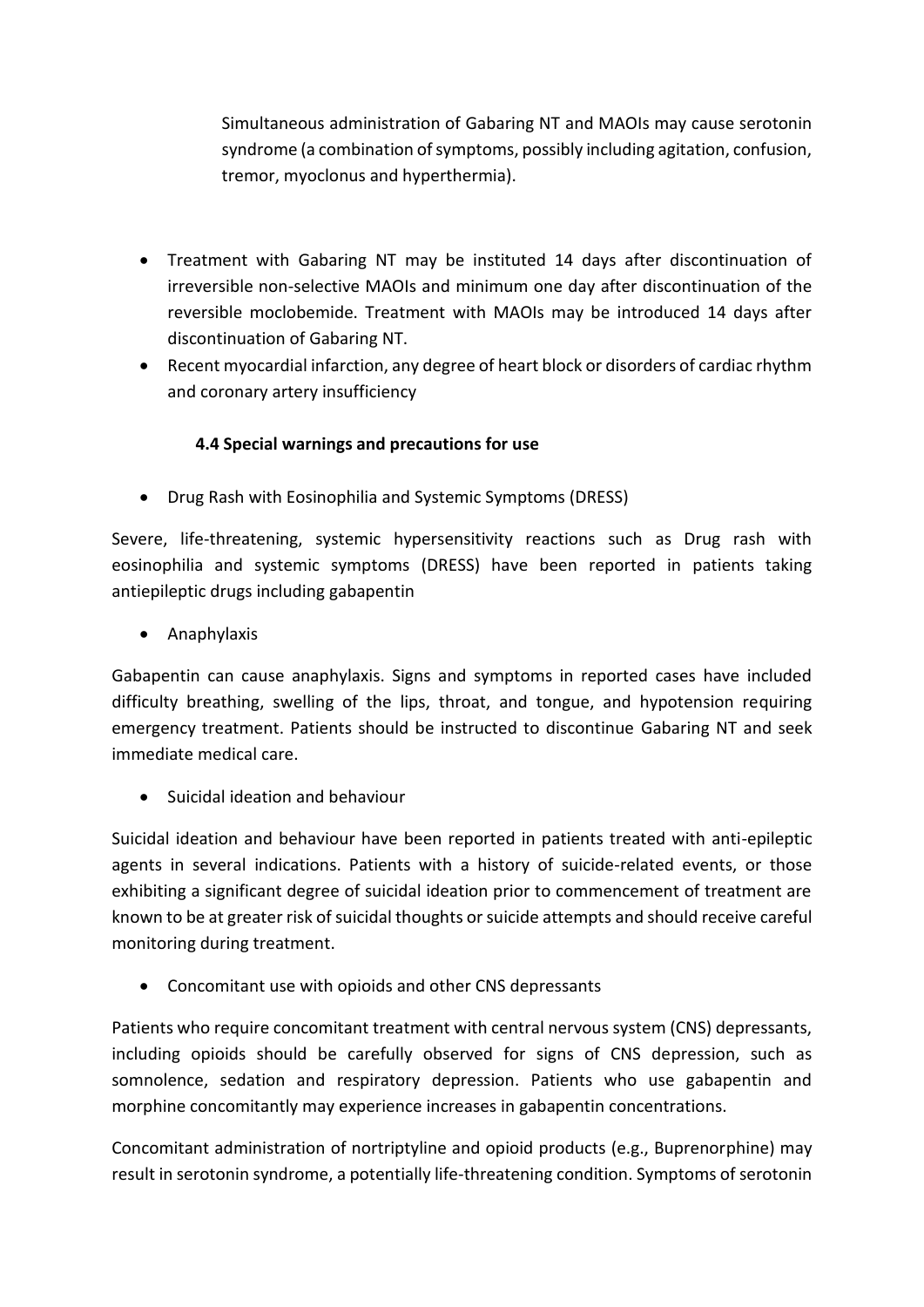syndrome may include mental-status changes, autonomic instability, neuromuscular abnormalities, and/or gastrointestinal symptoms.

• Respiratory depression

Gabapentin has been associated with severe respiratory depression. Patients with compromised respiratory function, respiratory or neurological disease, renal impairment, concomitant use of CNS depressants and the elderly might be at higher risk of experiencing this severe adverse reaction. Dose adjustments might be necessary in these patients.

• QT interval prolongation

Cases of QT interval prolongation and arrhythmia have been reported. Caution is advised in patients with significant bradycardia, in patients with uncompensated heart failure, or in patients concurrently taking QT-prolonging drugs. Electrolyte disturbances (hypokalaemia, hyperkalaemia, hypomagnesaemia) are known to be conditions increasing the proarrhythmic risk.

# **4.5 Drug interactions**

• Contraindicated combinations

MAOIs (non-selective as well as selective A (moclobemide) and B (selegiline)) - risk of "serotonin syndrome"

• Combinations that are not recommended

#### Sympathomimetic agents

Nortriptyline should not be given with sympathomimetic agents such as adrenaline, ephedrine, isoprenaline, noradrenaline, phenylephrine and phenylpropanolamine

#### Adrenergic neurone blockers/antihypertensives

Nortriptyline may decrease the antihypertensive effect of guanethidine, debrisoquine, bethanidine, methyldopa and possibly clonidine. Concurrent administration of reserpine has been shown to produce a 'stimulating' effect in some depressed patients. It would be is advisable to review all antihypertensive therapy during treatment with tricyclic antidepressants.

#### Anticholinergic agents

Tricyclic antidepressants may potentiate the effects of these medicinal products on the eye, central nervous system, bowel and bladder; concomitant use of these should be avoided due to an increased risk of paralytic ileus, hyperpyrexia, etc.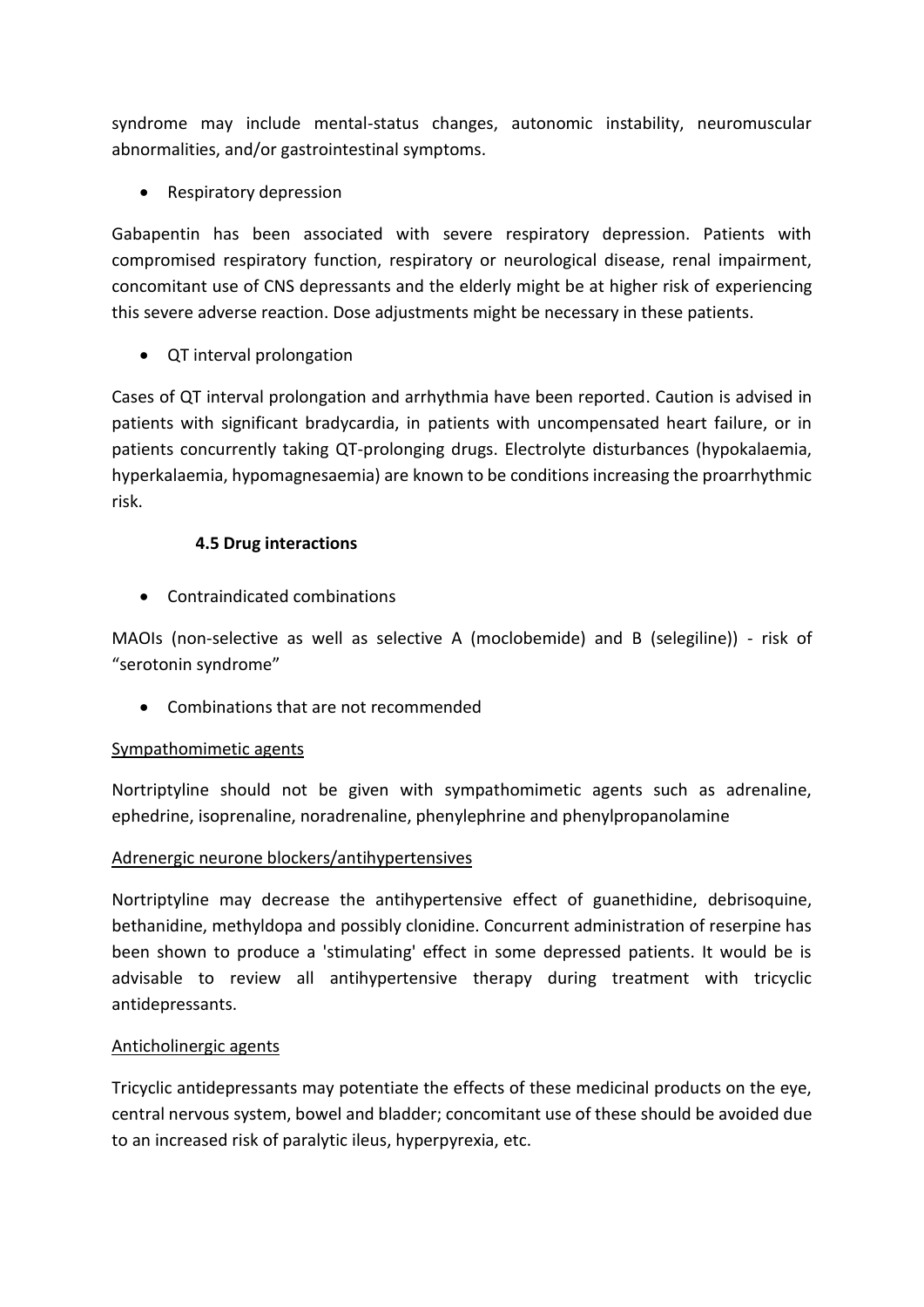Drugs which prolong the QT-interval, including antiarrhytmics such as quinidine, the antihistamines astemizole and terfenadine, some antipsychotics (notably pimozide and sertindole), cisapride, halofantrine, and sotalol, may increase the likelihood of ventricular arrhythmias when taken with tricyclic antidepressants.

Use caution when using nortriptyline and methadone concomitantly due to a potential for additive effects on the QT interval and increased risk of serious cardiovascular effects.

Caution is also advised for co-administration of nortriptyline and diuretics inducing hypokalaemia (e.g. furosemide).

Thioridazine: Co-administration of nortriptyline and thioridazine (CYP2D6 substrate) should be avoided due to inhibition of thioridazine metabolism and consequently increased risk of cardiac side effects

Tramadol: Concomitant use of tramadol (a CYP2D6 substrate) and tricyclic antidepressants (TCAs), such as nortriptyline increases the risk for seizures and serotonin syndrome. Additionally, this combination can inhibit the metabolism of tramadol to the active metabolite and thereby increasing tramadol concentrations potentially causing opioid toxicity.

Opioids: Nortriptyline should be used cautiously when co-administered with opioids (e.g. Buprenorphine), as the risk of serotonin syndrome, a potentially life-threatening condition, is increased. There are spontaneous and literature case reports of respiratory depression and/or sedation and death associated with gabapentin when co-administered with CNS depressants, including opioids.

Antifungals such as fluconazole and terbinafine increase serum concentrations of tricyclics and accompanying toxicity. Syncope and torsade de pointes have occurred.

• Combinations requiring precautions for use

Co-administration of gabapentin with antacids containing aluminium and magnesium, reduces gabapentin bioavailability up to 24%. It is recommended that gabapentin be taken at the earliest two hours following antacid administration.

CNS depressants: Nortriptyline may enhance the sedative effects of alcohol, barbiturates and other CNS depressants.

CYP2D6 inhibitors: The CYP2D6 isozyme can be inhibited by a variety of medicinal products, e.g. neuroleptics, serotonin reuptake inhibitors, beta blockers, and antiarrhythmics. Examples of strong CYP2D6 inhibitors include bupropion, fluoxetine, paroxetine and quinidine. These drugs may produce substantial decreases in TCA metabolism and marked increases in plasma concentrations. Consider to monitor TCA plasma levels, whenever a TCA is to be co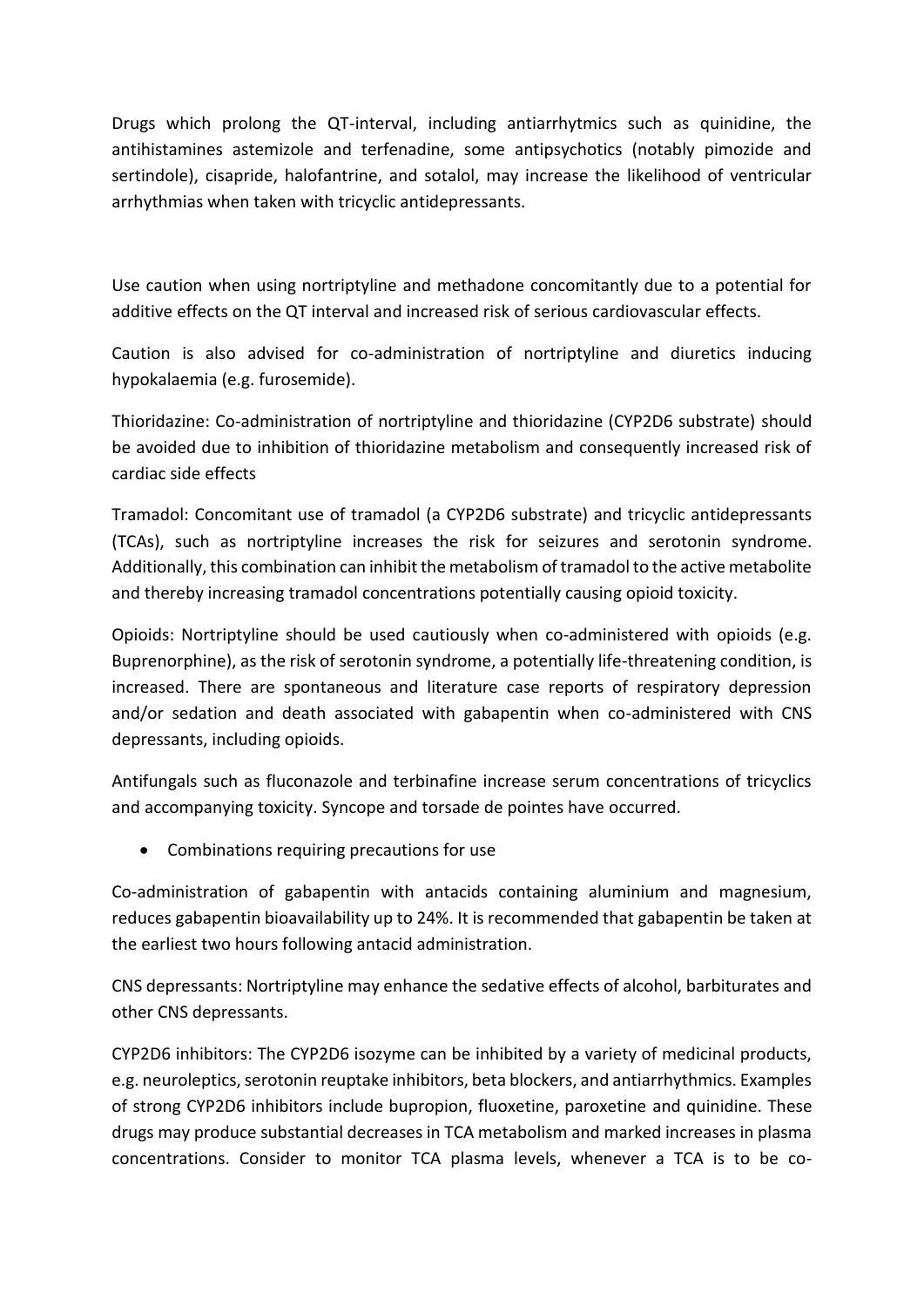administered with another medicinal product known to be an inhibitor of CYP2D6. Dose adjustment of nortriptyline may be necessary.

Other Cytochrome P450 inhibitors: Cimetidine, methylphenidate and calcium-channel blockers (e.g. diltiazem and verapamil) may increase plasma levels of tricyclic antidepressants and accompanying toxicity.

Cytochrome P450 inducers: Oral contraceptives, rifampicin, phenytoin, barbiturates, carbamazepine and St. John's Wort (Hypericum perforatum) may increase the metabolism of tricyclic antidepressants and result in lowered plasma levels of tricyclic antidepressants and reduced antidepressant response.

Nortriptyline plasma concentration can be increased by valproic acid. Clinical monitoring is therefore recommended.

# **4.6 Use in special population**

- Pediatric: Safety and efficacy have not been established.
- Geriatric: No systematic studies in patients 65 years or older have been conducted.
- Liver impairment: In case of reduced liver function careful dosing and, if possible, a serum level determination is advisable.
- Renal failure: Dosage adjustment is recommended in patients with compromised renal function.
- Pregnancy and lactation: There are no or limited amount of data from the use of Gabaring NT in pregnant women.

Both drugs are excreted in human milk. Gabaring NT should be used in breast-feeding mothers only if the benefits clearly outweigh the risks.

# **4.7 Effects on ability to drive and use machine**

Patients should be cautioned against engaging in activities requiring complete mental alertness, and motor coordination such as operating machinery until their response to Gabaring NT is known.

#### **4.8 Undesirable effects**

• Gabapentin

Thrombocytopenia, Anaemia, Leukopenia, Neutropenia, cardiac arrest, palpitations, cardiorespiratory arrest, myocardial infraction, tachycardia, cardiac disorder, vertigo, tinnitus, hypoacusis, deafness, thyroid disorder, vision blurred, visual impairment, diplopia, nausea, vomiting, diarrhoea, constipation, dry mouth, dyspepsia, pain, fatigue, feeling abnormal, asthenia, peripheral swelling, hepatitis, weight increased, weight decreased, blood pressure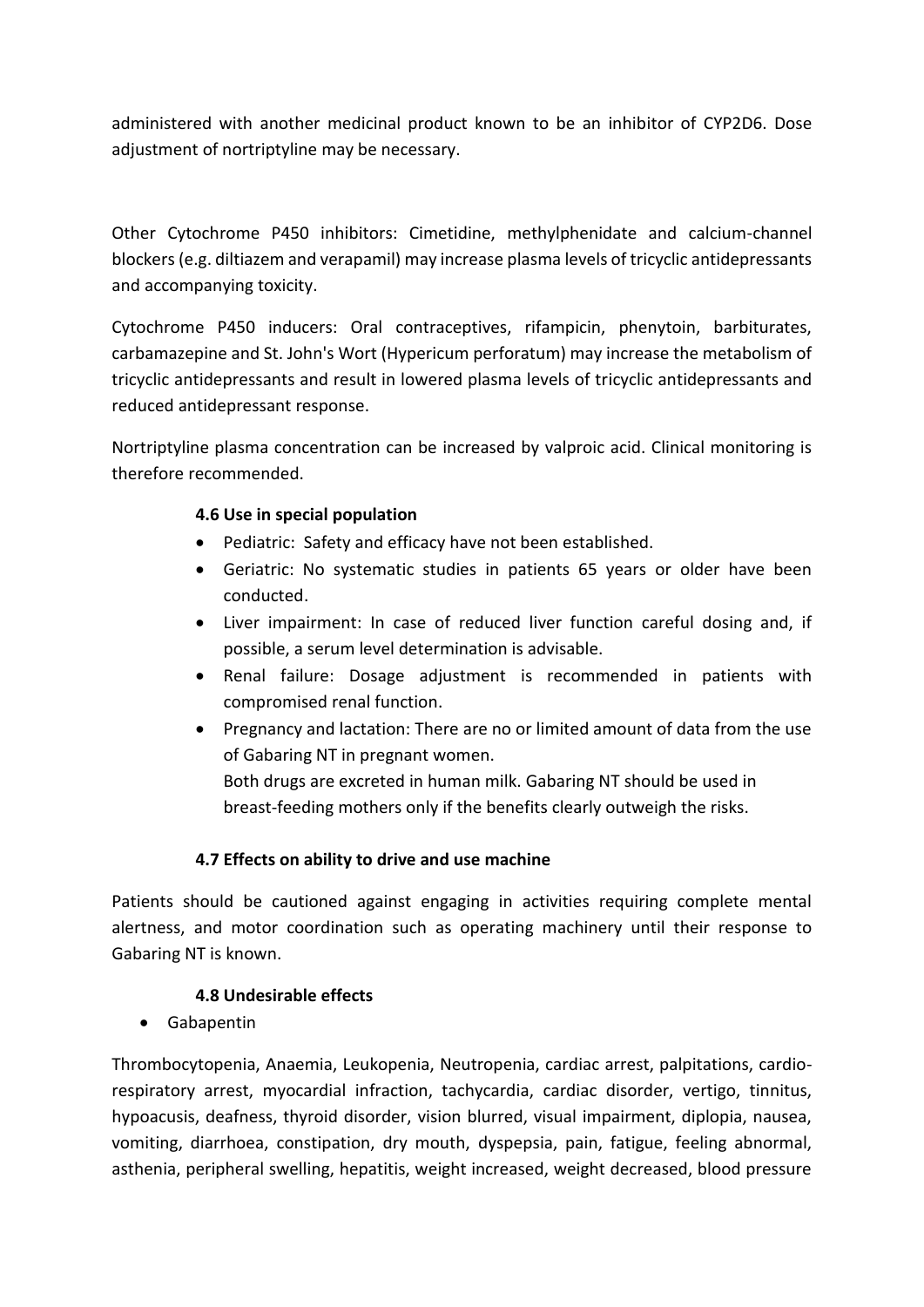increased, blood glucose increased, blood cholesterol increased, decreased appetite, diabetes mellitus, fluid retention, pain in extremity, arthralgia, muscle spasms, back pain, myalgia, dizziness, somnolence, headache, tremor, seizures, memory impairment, hypoaesthesia, amnesia, neuropathy peripheral, suicidal, insomnia, depression, confusional state, anxiety, hallucinations, agitation, dyspnoea, respiratory arrest, cough, asthma, rash, pruritus, urticaria, hyperhidrosis, alopecia, hypertension, hypotension, hot flush, flushing,

• Nortriptyline

Thrombocytopenia, tachycardia, palpitations, tinnitus, visual impairment, dry mouth, constipation, nausea, dyspepsia, jaundice, weight increased, arthralgia, dizziness, somnolence, headache, tremor, seizure, insomnia, anxiety, depression, suicide attempt, delirium, dyspnoea, rash, hyperhidrosis, hypotension.

# **4.9 Overdose**

There is limited experience of overdose with Gabaring NT Tablets. Initiate general symptomatic and supportive measures in all cases of overdosages where necessary.

# **5. Pharmacological properties 5.1 Mechanism of action**

# **Gabapentin**

Gabapentin readily enters the brain and prevents seizures in a number of animal models of epilepsy. Gabapentin does not possess affinity for either GABAA or GABAB receptor nor does it alter the metabolism of GABA. It does not bind to other neurotransmitter receptors of the brain and does not interact with sodium channels. Gabapentin binds with high affinity to the α2δ (alpha-2-delta) subunit of voltage-gated calcium channels and it is proposed that binding to the α2δ subunit may be involved in gabapentin's anti-seizure effects in animals. Broad panel screening does not suggest any other drug targets other than α2δ.

# **Nortriptyline**

Nortriptyline is an antidepressant that falls under the pharmacological category of tricyclics (secondary amine), more commonly known as TCAs.

The consensus is that nortriptyline inhibits the reuptake of serotonin and norepinephrine by the presynaptic neuronal membrane, thereby increasing the concentration of those neurotransmitters in the synapse. Additionally, nortriptyline inhibits the activity of histamine, 5-hydroxytryptamine, and acetylcholine. Nortriptyline increases the pressor effect of norepinephrine but hinders the pressor response of phenethylamine. However, research has found additional receptor effects, including desensitization of adenylyl cyclase, downregulation of beta-adrenergic receptors, and downregulation of serotonin receptors.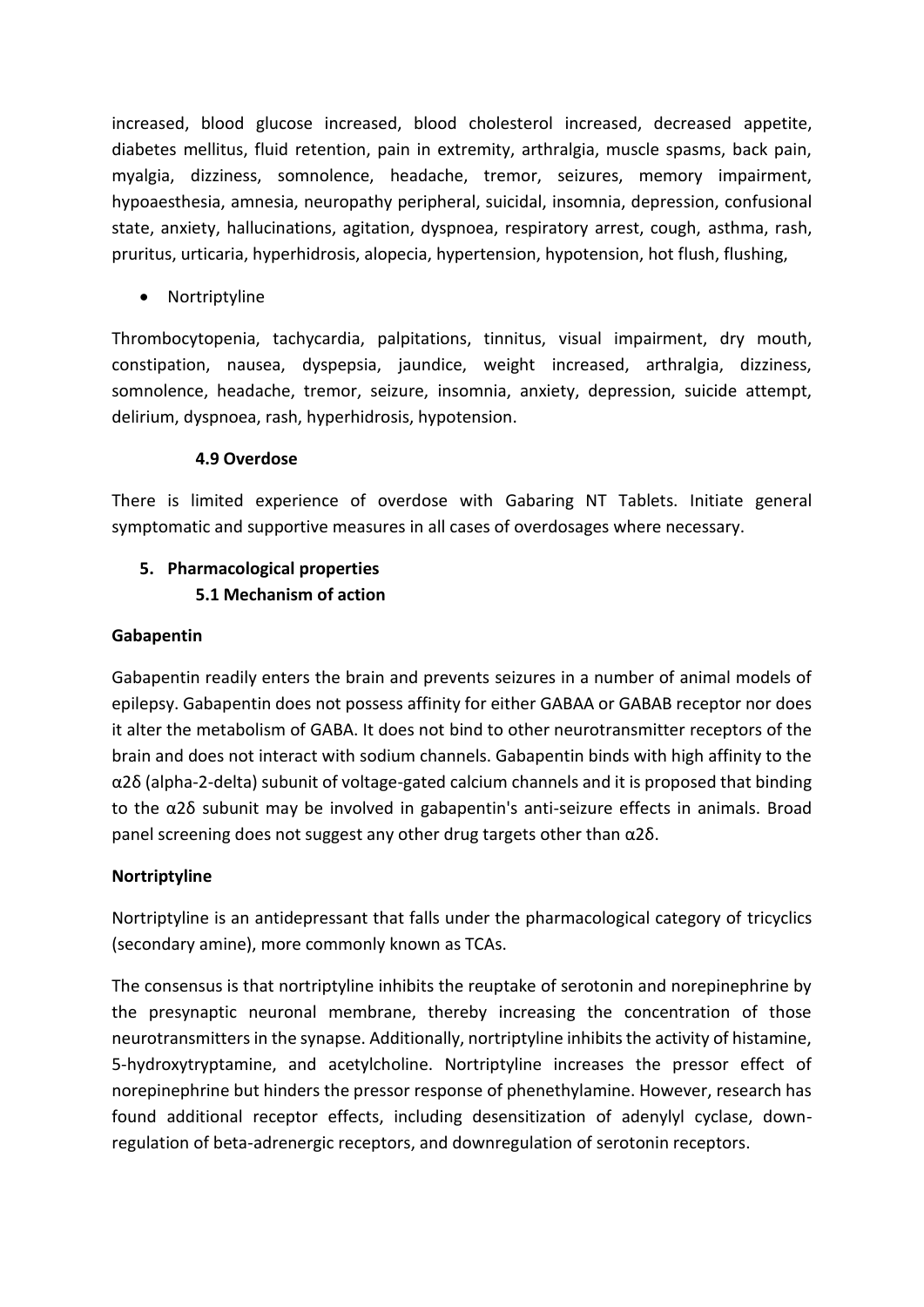### **5.2 Pharmacodynamic properties**

#### **Gabapentin**

Gabapentin is an anti-convulsant medication that inhibits the release of excitatory neurotransmitters, allowing for its use against pathologic neurotransmission such as that seen in neuropathic pain and seizure disorders.16,19 It has a wide therapeutic index, with doses in excess of 8000 mg/kg failing to cause a fatal reaction in rats.

### **Nortriptyline**

Nortriptyline exerts antidepressant effects likely by inhibiting the reuptake of serotonin and norepinephrine at neuronal cell membranes. It also exerts antimuscarinic effects through its actions on the acetylcholine receptor.

### **5.3 Pharmacokinetic properties**

### **Gabapentin**

#### Absorption

Following oral administration, peak plasma gabapentin concentrations are observed within 2 to 3 hours.

Gabapentin bioavailability (fraction of dose absorbed) tends to decrease with increasing dose. Absolute bioavailability of a 300mg capsule is approximately 60%. Food, including a high-fat diet, has no clinically significant effect on gabapentin pharmacokinetics.

#### **Distribution**

Gabapentin is not bound to plasma proteins and has a volume of distribution equal to 57.7 litres. In patients with epilepsy, gabapentin concentrations in cerebrospinal fluid (CSF) are approximately 20% of corresponding steady-state trough plasma concentrations. Gabapentin is present in the breast milk of breast-feeding women.

#### Biotransformation

There is no evidence of gabapentin metabolism in humans. Gabapentin does not induce hepatic mixed function oxidase enzymes responsible for drug metabolism.

#### Elimination

Gabapentin is eliminated unchanged solely by renal excretion. The elimination half-life of gabapentin is independent of dose and averages 5 to 7 hours.

In elderly patients, and in patients with impaired renal function, gabapentin plasma clearance is reduced.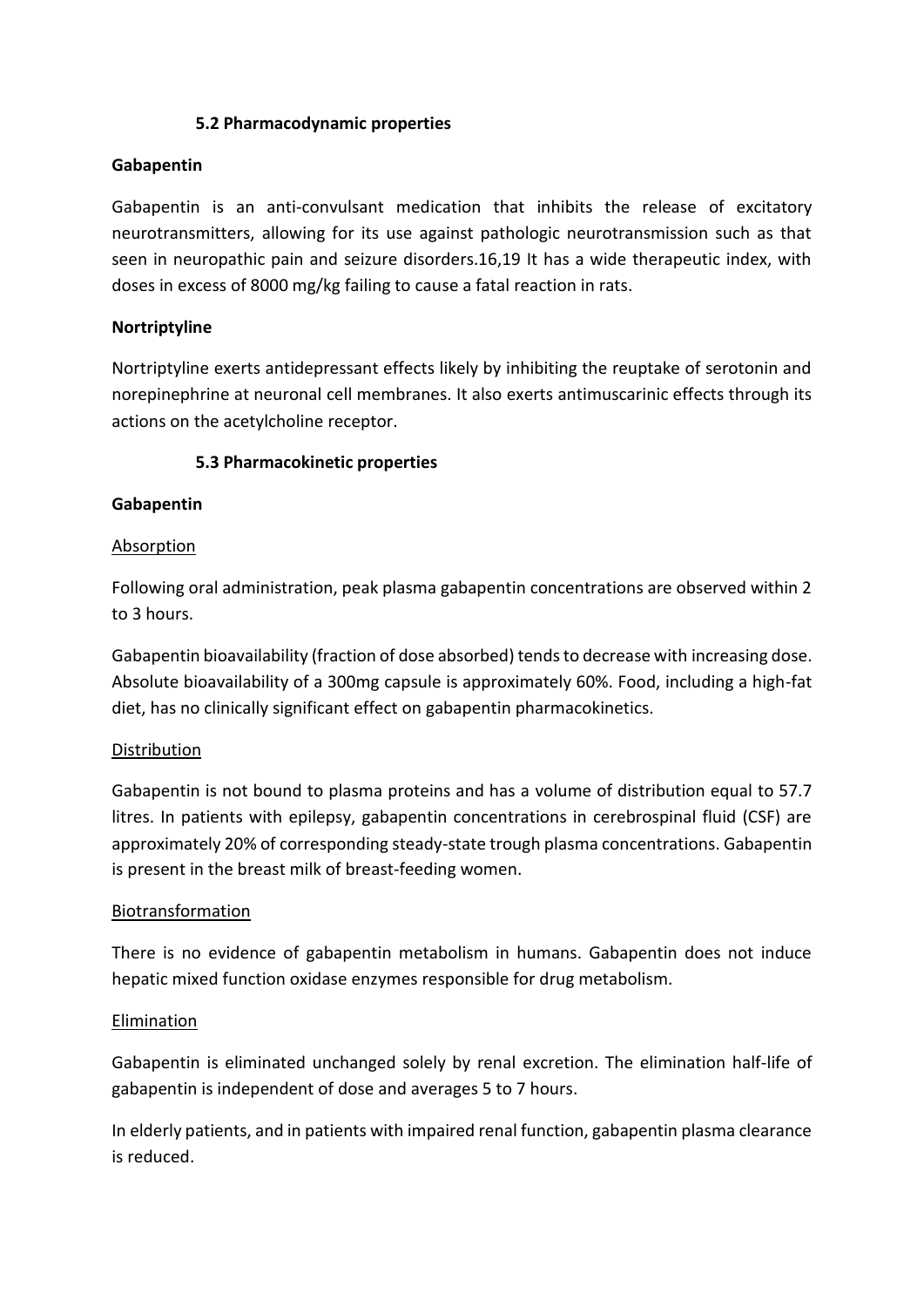### **Nortriptyline**

Parts of metabolism of Nortriptyline include hydroxylation (possibly to active metabolites). Noxidation and conjugation with glucuronic acid. Nortriptyline is widely distributed throughout the body and is extensively bound to plasma and tissue protein. Plasma concentrations of Nortriptyline vary very widely between individuals and no simple correlation with therapeutic response has been established.

# **6. Nonclinical properties**

# **6.1 Animal Toxicology or Pharmacology**

Not required.

# **7. Description**

# **Gabapentin**

Gabapentin is a synthetic analogue of the neurotransmitter gamma-aminobutyric acid with anticonvulsant activity. The chemical name is 2-[1-(aminomethyl)cyclohexyl]acetic acid. Its empirical formula is C<sub>9</sub>H<sub>17</sub>[NO](https://pubchem.ncbi.nlm.nih.gov/#query=C9H17NO2)<sub>2</sub> and molecular weight is 171.24.



# **Nortriptyline**

Nortriptyline is a tricyclic antidepressant agent used for short-term treatment of various forms of depression. Its chemical name is N-methyl-3-(2-tricyclo[9.4.0.0]pentadeca-1(15),3,5,7,11,13-hexaenylidene)propan-1-amine. Its empirical formula is  $C_{19}H_{21}N$  $C_{19}H_{21}N$  and mol wt is 263.4



#### **8. Pharmaceutical particulars**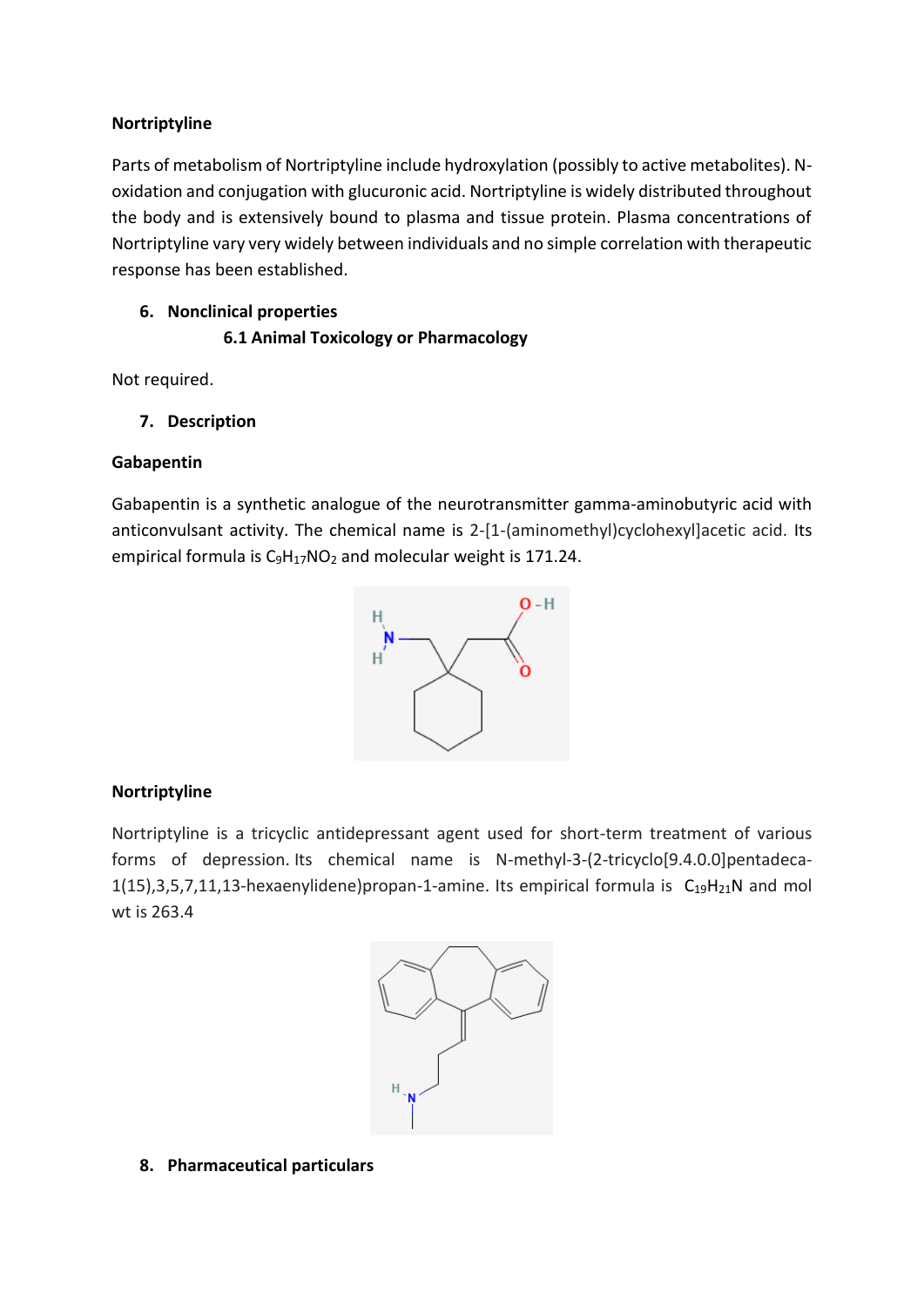#### **8.1 Incompatibilities**

There are no known incompatibilities.

# **8.2 Shelf-life**

24 months.

# **8.3 Packaging Information**

Gabaring NT is available in pack of 10 tablets.

# **8.4 Storage and handling instructions**

Store in a cool and dry place away from sunlight.

# **9. Patient Counselling Information 9.1 Adverse reactions**

Refer part 4.8

### **9.2 Drug Interactions**

Refer part 4.8

**9.3 Dosage**

Refer part 4.5

# **9.4 Storage**

Refer part 8.4

**9.5 Risk factors**

Refer part 4.4

# **9.6 Self-monitoring information**

#### NA

# **9.7 Information on when to contact a health care provider or seek emergency help**

Patient is advised to be alert for the emergence or worsening of the adverse reactions and contact the prescribing physician.

# **9.8 Contraindications**

Refer part 4.3